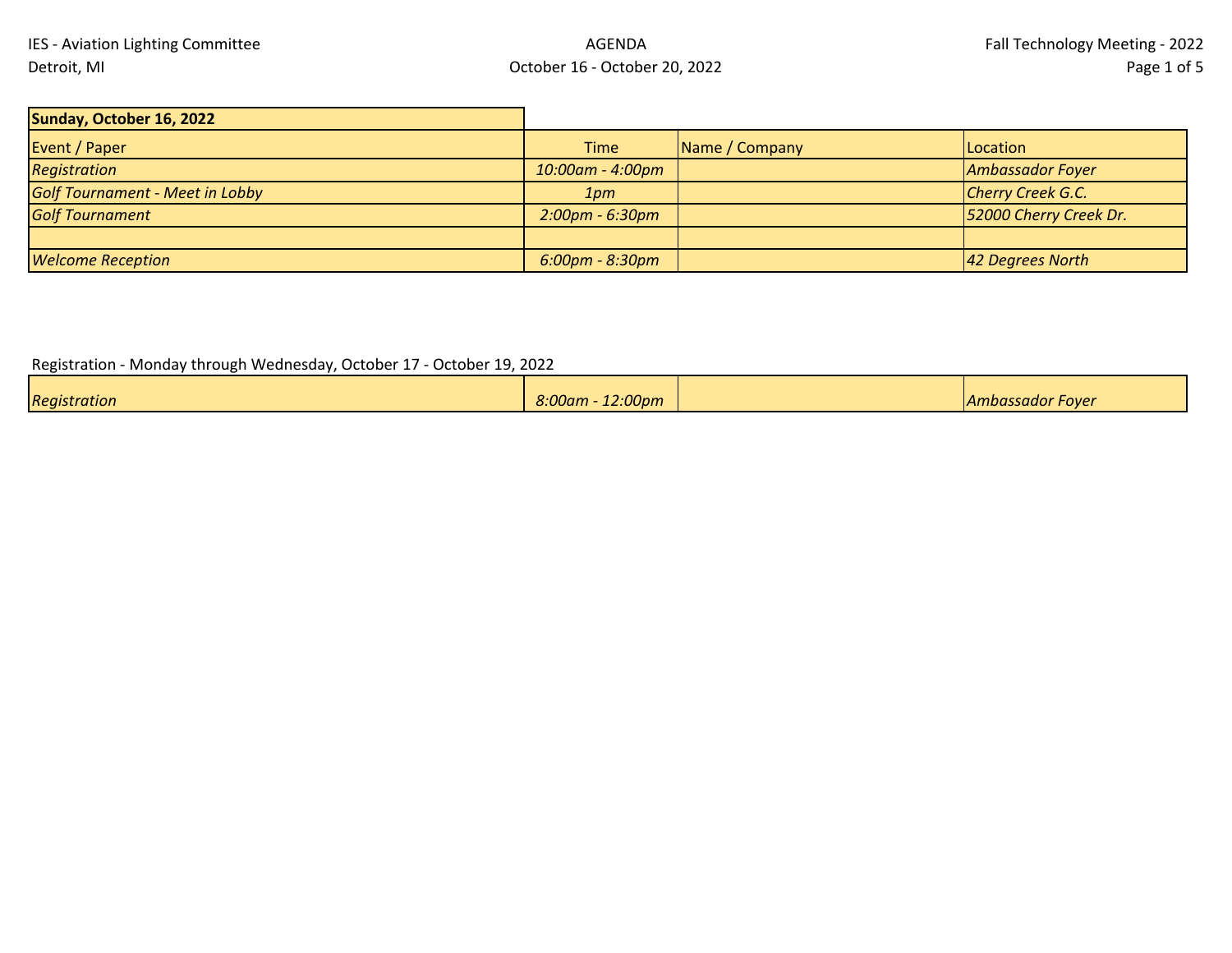IES - Aviation Lighting Committee

Detroit, MI

| Monday, October 17, 2022                                                      |                       |                                                                |                     |
|-------------------------------------------------------------------------------|-----------------------|----------------------------------------------------------------|---------------------|
| Event / Paper                                                                 | Time                  | Name / Company                                                 | Location            |
| <b>Breakfast</b>                                                              | 7:00am - 8:30am       |                                                                | <b>Ontario West</b> |
| Sound Check - A/V                                                             | 7:30am - 8:00am       | A/V Staff                                                      | Ambassador Ballroom |
| Sound Check - Presenters                                                      | 8:00am - 8:15am       | <b>Presenters</b>                                              |                     |
|                                                                               |                       | Dave Garrett / Wayne County Airport                            |                     |
| <b>Opening Remarks</b>                                                        | 8:30am - 8:40am       | 2022 IESALC Chair                                              | Ambassador Ballroom |
| <b>Welcoming Remarks</b>                                                      | 8:40am - 9:30am       | Keynote Speaker                                                |                     |
|                                                                               |                       |                                                                |                     |
|                                                                               | 9:30am - Noon         | <b>Aaron Geary - DACO, IESALC User's</b><br><b>Group Chair</b> | Ambassador Ballroom |
| <b>Moderator - AM Sessions: User's Group</b><br>Attendee Introductions        | 9:30am - 10:15am      |                                                                |                     |
|                                                                               | 10:15am - 10:30am     |                                                                |                     |
| <b>Illuminating Engineering Society (IES) Updates</b><br><b>Morning Break</b> | 10:30am - 10:45am     |                                                                |                     |
| <b>DOOR PRIZES</b>                                                            | 10:45am - 11:00am     | Gayle & Michelle                                               |                     |
| <b>Happy Electricians Panel</b>                                               | 11:00am - 11:55am     | <b>Panel Discussion (Interactive)</b>                          |                     |
| Closing                                                                       | 11:55am - Noon        | Aaron Geary - DACO                                             |                     |
| Lunch                                                                         | Noon - 1:15pm         |                                                                | <b>Ontario West</b> |
| Sound Check                                                                   | 1:00pm - 1:15pm       | <b>Presenters</b>                                              |                     |
| <b>DOOR PRIZES</b>                                                            | $1:15pm - 1:30pm$     | Gayle & Michelle                                               |                     |
| <b>Moderator - PM Sessions</b>                                                | 1:30pm - 5:00pm       | <b>Mark Morley - Ohmega Group</b>                              | Ambassador Ballroom |
| <b>Grounding vs Bonding</b>                                                   | 1:30pm - 2:30pm       | Carl Johnson - Avcon                                           |                     |
| <b>Detroit Metro Projects</b>                                                 | 2:30pm - 3:15pm       | Theresa, Nate Summers, Matt Szabo                              |                     |
| Afternoon Break                                                               | $3:15pm - 3:30pm$     |                                                                |                     |
| <b>DOOR PRIZES</b>                                                            | $3:30$ pm - $3:45$ pm | Gayle & Michelle                                               |                     |
| <b>TBD</b>                                                                    | 3:45pm - 4:30pm       |                                                                |                     |
| <b>Happy Contractors Panel (Best Practices)</b>                               | 4:30pm - 5:15pm       |                                                                |                     |
| Adjourn                                                                       | 5:15pm                |                                                                |                     |
|                                                                               |                       |                                                                |                     |

| <b>IESALC F</b><br><sup>,</sup> Committee Meetina<br>Executive | 6:15pm<br>$14:15$ pm | ILatitude Room |
|----------------------------------------------------------------|----------------------|----------------|
|                                                                |                      |                |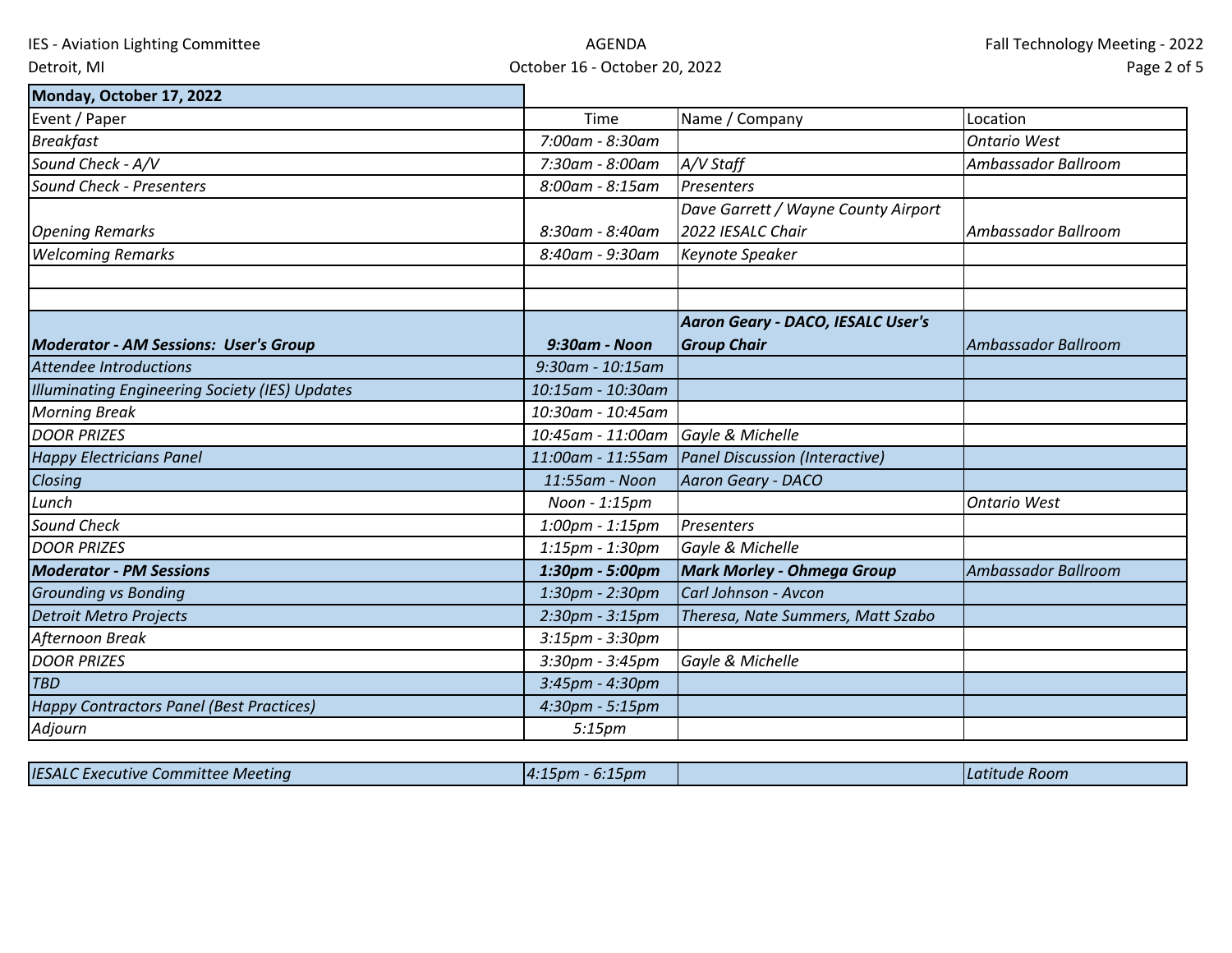Detroit, MI

| Tuesday, October 18, 2022                                        |                       |                                            |                            |
|------------------------------------------------------------------|-----------------------|--------------------------------------------|----------------------------|
| Event / Paper                                                    | Time                  | Name / Company                             | Location                   |
| <b>Breakfast</b>                                                 | 7:00am - 8:30am       |                                            | <b>Ontario West</b>        |
| Sound Check                                                      | 8:00am - 8:20am       | <b>Presenters</b>                          |                            |
| <b>DOOR PRIZES</b>                                               | 8:30am - 8:45am       | Gayle & Michelle                           |                            |
| <b>Moderator - AM Sessions:</b>                                  | 8:45am - Noon         | <b>Michelle Skinnon - Integro</b>          | <b>Ambassador Ballroom</b> |
| <b>Electrical Vault Rehabilitation - Lessons Learned</b>         | 8:45am - 9:15am       | <b>Eric Farmer, Matthew LeMay - Garver</b> |                            |
| <b>Runway Centerline Lights and Displaced Thresholds</b>         | $9:15$ am - $9:50$ am | <b>David Williams - Arora Engineers</b>    |                            |
| <b>MCAS New River Project Lighting Rehabilitation</b>            | 9:50am - 10:30am      | Lee Nemer - Avcon Inc                      |                            |
| <b>Morning Break</b>                                             | 10:30am - 10:45am     |                                            |                            |
| <b>DOOR PRIZES</b>                                               | 10:45am - 11:00am     | Gayle & Michelle                           |                            |
| <b>Airfield Lighting Management Practices</b>                    | 11:00am - 11:30am     | David Burgess - RDM International          |                            |
| <b>US Coast Guard - Elizabeth City Project Review</b>            | 11:30am - Noon        | <b>Richard Walls, Andrew Fender</b>        |                            |
| Lunch                                                            | Noon - 1:30pm         |                                            | <b>Ontario West</b>        |
| Sound Check                                                      | 1:00pm - 1:15pm       | <b>Presenters</b>                          |                            |
| <b>DOOR PRIZES</b>                                               | 1:30pm - 1:45pm       | Gayle & Michelle                           |                            |
| <b>Moderator - AM Sessions: Government Contacts Subcommittee</b> | 1:45pm - 5:00pm       | <b>Donald Lampkins / FAA</b>               | <b>Ambassador Ballroom</b> |
| <b>Lighting Systems Office Update</b>                            | 1:45pm - 2:20pm       | <b>Donald Lampkins / FAA</b>               |                            |
| <b>Airport Safety and Standards Update</b>                       | 2:20pm - 3:00pm       | <b>Robert Bassey / FAA</b>                 |                            |
| Afternoon Break                                                  | 3:00pm - 3:15pm       |                                            |                            |
| <b>DOOR PRIZES</b>                                               | 3:15pm - 3:30pm       | Gayle & Michelle                           |                            |
| <b>ETL Updates</b>                                               | $3:30$ pm - $4:15$ pm | Jeremy Downs - ETL                         |                            |
| <b>ETL Updates II</b>                                            | 4:15pm - 5:00pm       | Elite                                      |                            |
| Adjourn                                                          | 5:00pm                |                                            |                            |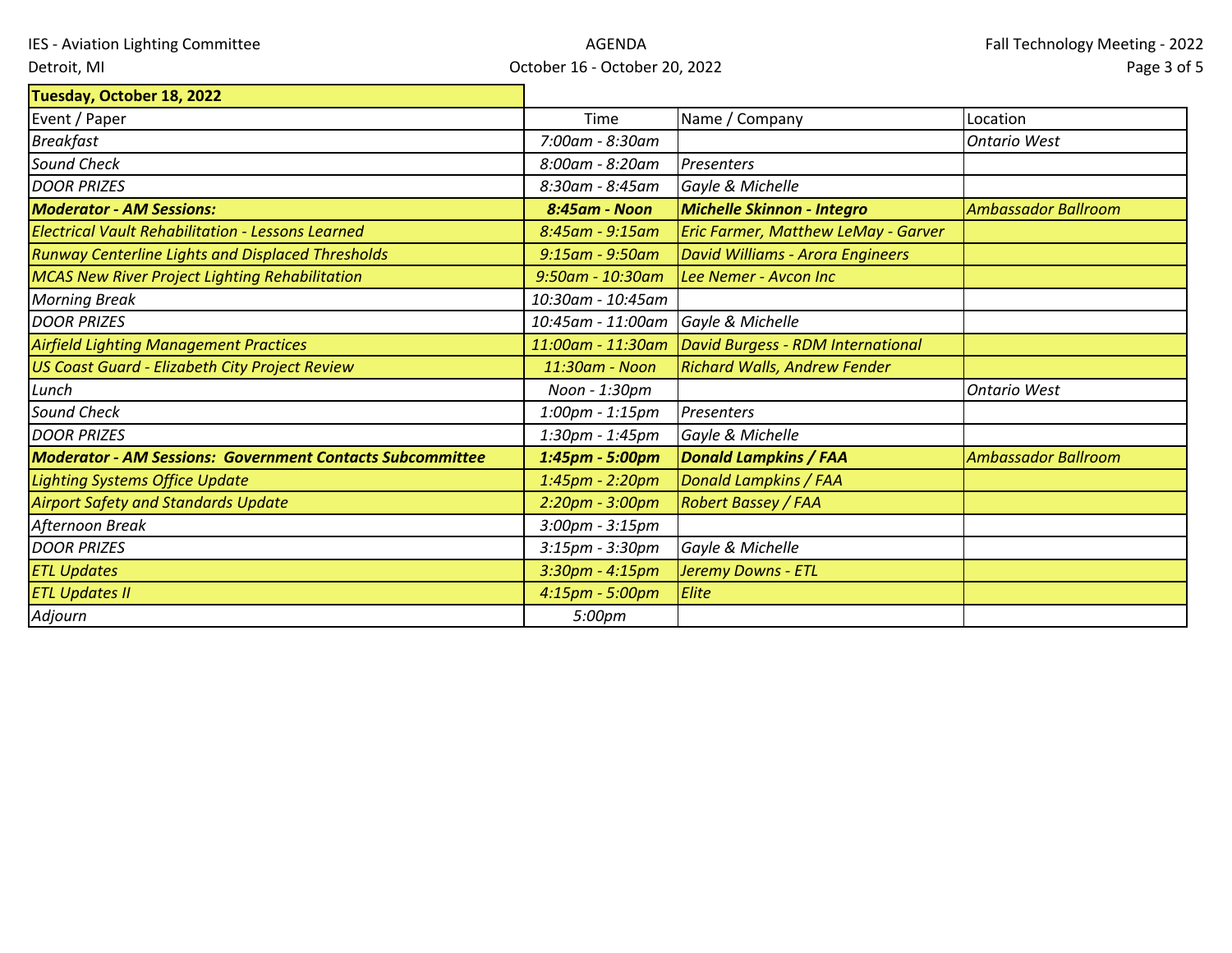IES - Aviation Lighting Committee

Detroit, MI

| Wednesday, October 19, 2022                                |                                    |                                        |                            |
|------------------------------------------------------------|------------------------------------|----------------------------------------|----------------------------|
| Event / Paper                                              | Time                               | Name / Company                         | Location                   |
| 3rd Annual IESALC 5K Fun Run/Walk (Refer to App for Map)   | 6:00am - 7:00am                    | <b>Mark Morley</b>                     |                            |
|                                                            |                                    |                                        |                            |
| <b>Breakfast</b>                                           | 7:00am - 8:30am                    |                                        | <b>Ontario West</b>        |
| Sound Check                                                | 8:00am - 8:20am                    | Presenters                             |                            |
| <b>DOOR PRIZES</b>                                         | 8:30am - 8:45am                    | Gayle & Michelle                       |                            |
| <b>Moderator - AM Sessions:</b>                            | 8:45am - 11:50am                   | <b>Bill Ropposch - Mead &amp; Hunt</b> | <b>Ambassador Ballroom</b> |
| Apron Lighting Impacts on Airport Lighting Environment     | 8:45am - 9:30am                    | Brad Schlesselman - Musco Lighting     |                            |
| Turku Airport - Sustainability in Lighting Equipment Reuse | 9:30am - 10:30am                   | Otto Vainio - Ellego                   |                            |
| <b>Morning Break</b>                                       | 10:30am - 10:45am                  |                                        |                            |
| <b>DOOR PRIZES</b>                                         | 10:45am - 11:00am Gayle & Michelle |                                        |                            |
| Topic to be revealed soon                                  | 11:00am - Noon                     | Corey Stutz - ADB Safegate             |                            |
| Lunch                                                      | Noon - 1:30pm                      |                                        | <b>Ontario West</b>        |
| <b>Exhibitor Setup with Box Lunch</b>                      | Noon - 2:00pm                      |                                        | <b>Ontario East</b>        |
| <b>IESALC Day Show</b>                                     | 2:00pm - 6:00pm                    |                                        | <b>Ontario East</b>        |
| <b>IESALC Day Show Reception</b>                           | 4:00pm - 6:00pm                    |                                        | <b>Ontario East</b>        |
|                                                            |                                    |                                        |                            |
| Dinner on your own                                         |                                    |                                        |                            |
|                                                            |                                    |                                        |                            |